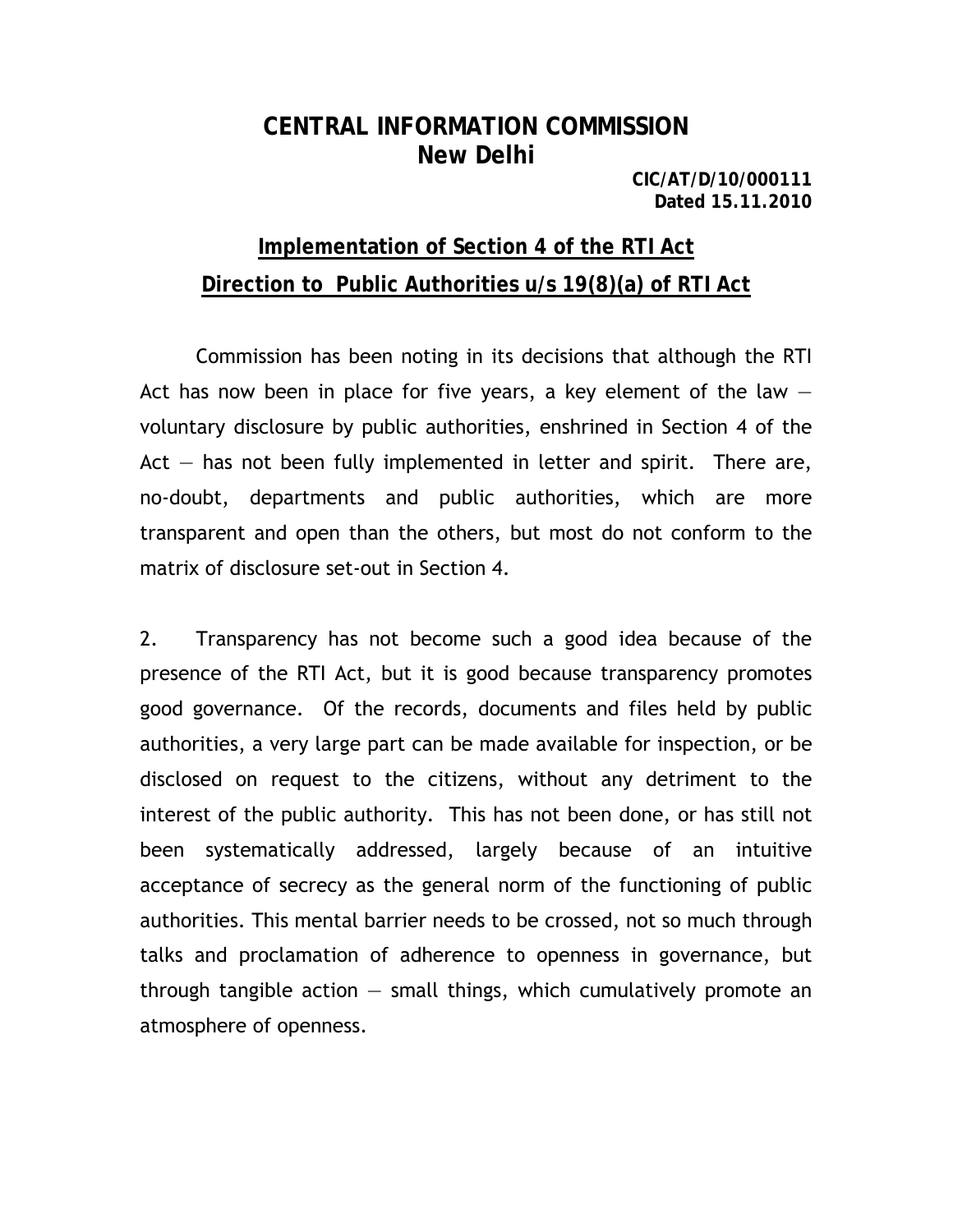3. Section 4 of the RTI Act randomly lists out some of these steps / actions.

- 4. The following aspects need to be noted:-
	- (i) Secrecy in the functioning of the public authority should be the exception and not the norm, since as stated in the Preamble to the RTI Act, transparency of information is vital to a functioning democracy.
	- (ii) Oftentimes public authorities are unable to decide on what records and documents to be made public, or what parts of its action to be made open, mostly because of poor recordmanagement-practices, which make it difficult to take focused decisions about what records to be made routinely available to the public.

Therefore, the first step towards promotion of transparency in the functioning of the public authority should be an improvement in the record-management practices. Section 4 lists-out the ingredients of record management in some detail.

(iii) When the record management practices are fully established in the public authority, the next step is to categorize the documents in terms of what can be disclosed voluntarily and what cannot be voluntarily disclosed.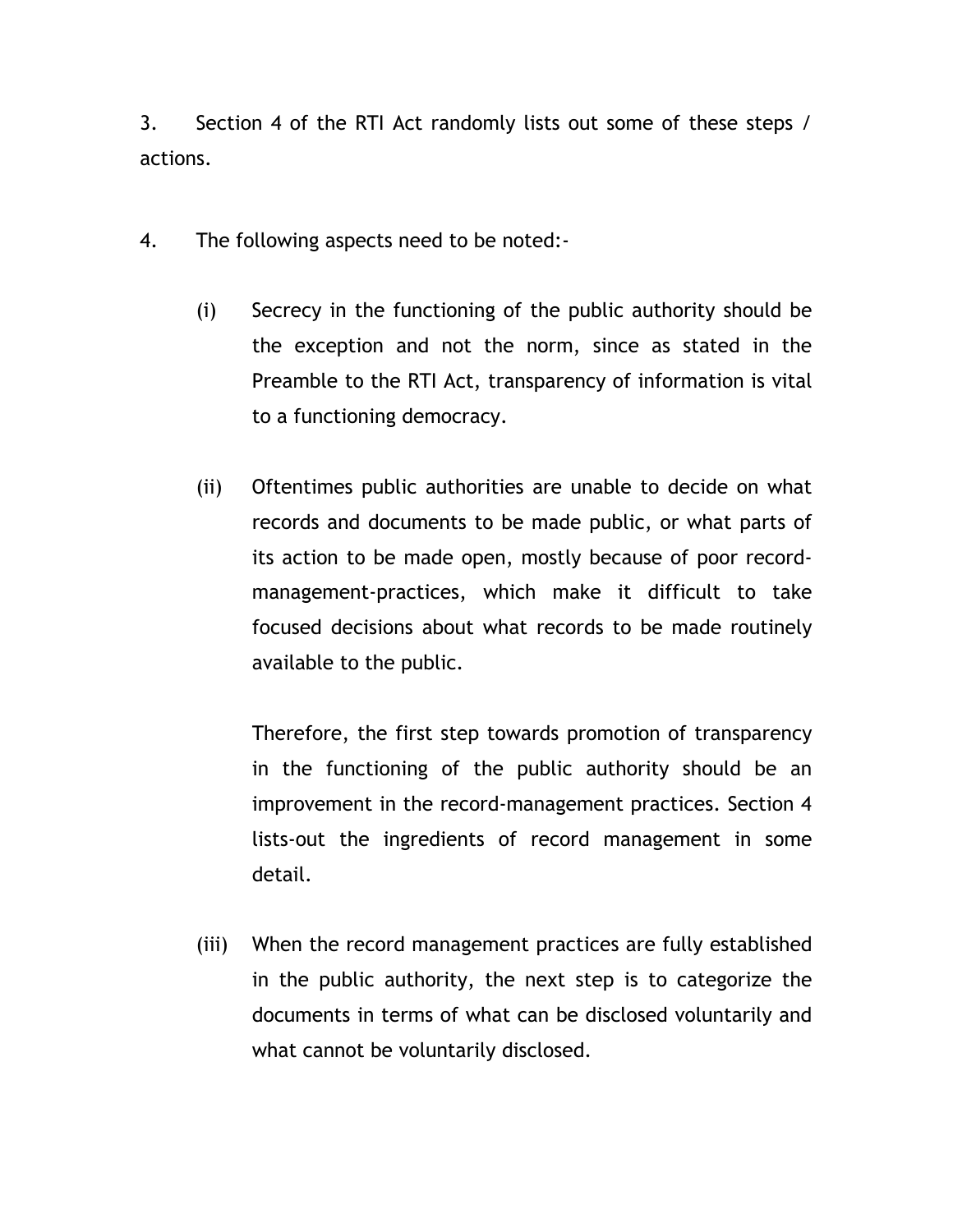The second category could be some sort of a negative list  $$ a list of documents which a public authority is not in a position to bring into the open-category straightaway, but would examine its disclosure under RTI Act.

(iv) The record-management practice, as much as possible, should be technologically driven. Technology should be used for efficient and wide dissemination of information subject to availability of resources and know-how.

This is an additional requirement to the proper recordmanagement practice commended by Section 4.

- (v) While Section 4 enjoins public authorities to perform certain tasks for voluntary disclosure of information within 120 days of the commencement of the Act, i.e. on 12<sup>th</sup> October, 2005, it allows them "reasonable time" for putting in place a good record management practice supported by technology.
- (vi) Section 4 also enjoins Public Authorities to update the proactive disclosures every year.

5. The time has come now when the public authorities must start a sustained drive to inform their governance practices with transparency and to take the series of small steps required to put in place a system which promotes it. Section 4 provides only a window to possible actions and, much more will need to be done in order to achieve the type of goals which are envisaged.

6. Therefore, by powers vested in the Commission by Section  $19(8)(a)$ of the RTI Act, we direct that the obligations set out in Section 4 of the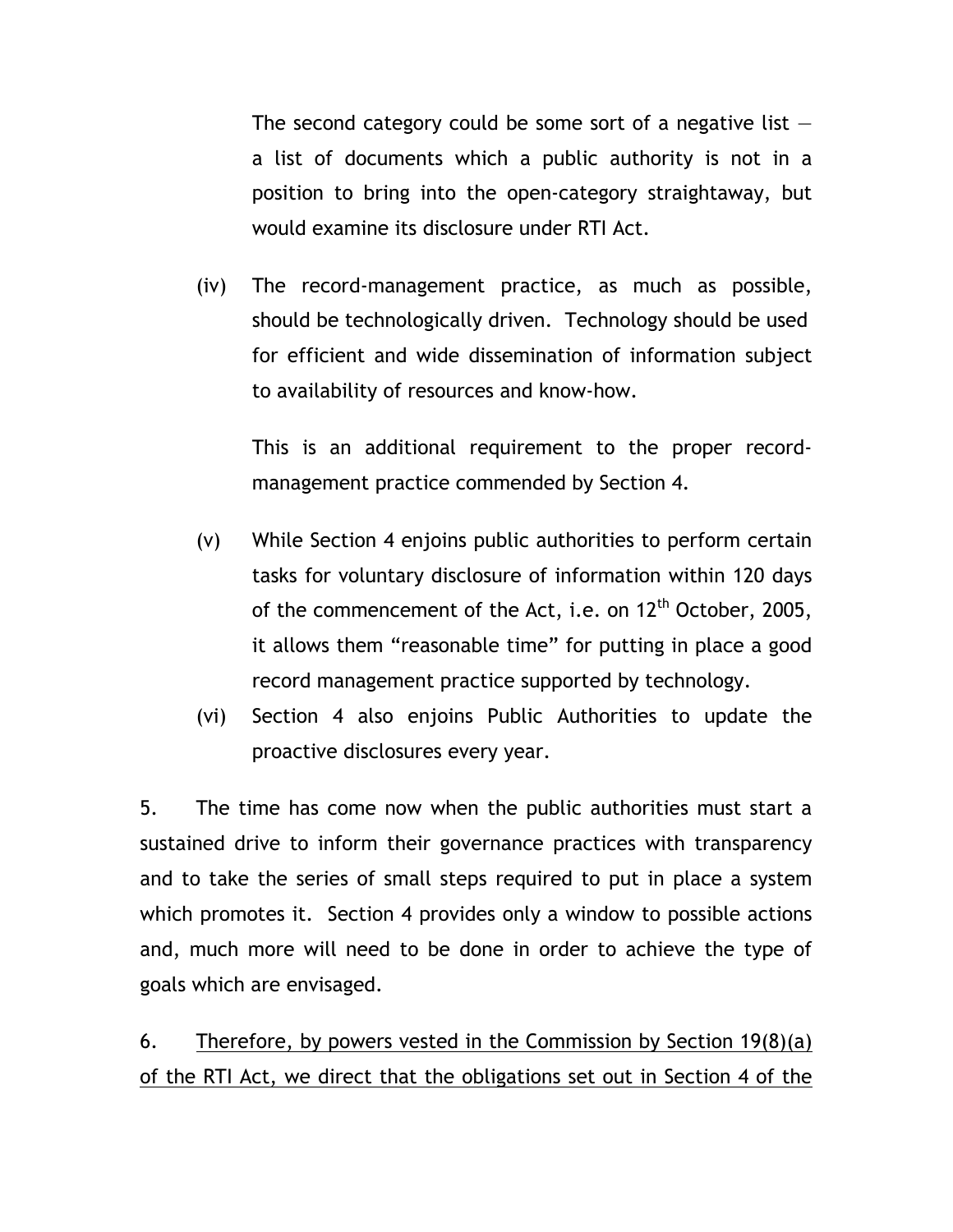Act be discharged by the public authorities as per the time-limits set out against each activity.

#### **I. Record Management Obligation:**

*Section 4(1) states that every public authority shall —*

*a) maintain all its records duly catalogued and indexed in a manner and the form which facilitates the right to information under this Act and ensure that all records that are appropriate to be computerised are, within a reasonable time and subject to availability of resources, computerised and connected through a network all over the country on different systems so that access to such records is facilitated;* 

This translates into the following action points:-

- 1. Catalogue records and index them for easy dissemination and disclosure.
- 2. Computerize records in a phased manner subject to availability of resources.

Similar obligation is also cast on public authority by Section  $4(1)(b)(vi)$  and Section  $4(1)(b)(xiv)$ , which enjoin publishing within one hundred and twenty days from the enactment of this  $Act, –$ 

*(vi) a statement of the categories of documents that are held by it or under its control;* 

*(xiv) details in respect of the information, available to or held by it, reduced in an electronic form;"*

It is directed that all public authorities implement the above obligations within 6 months (except for no.2 above).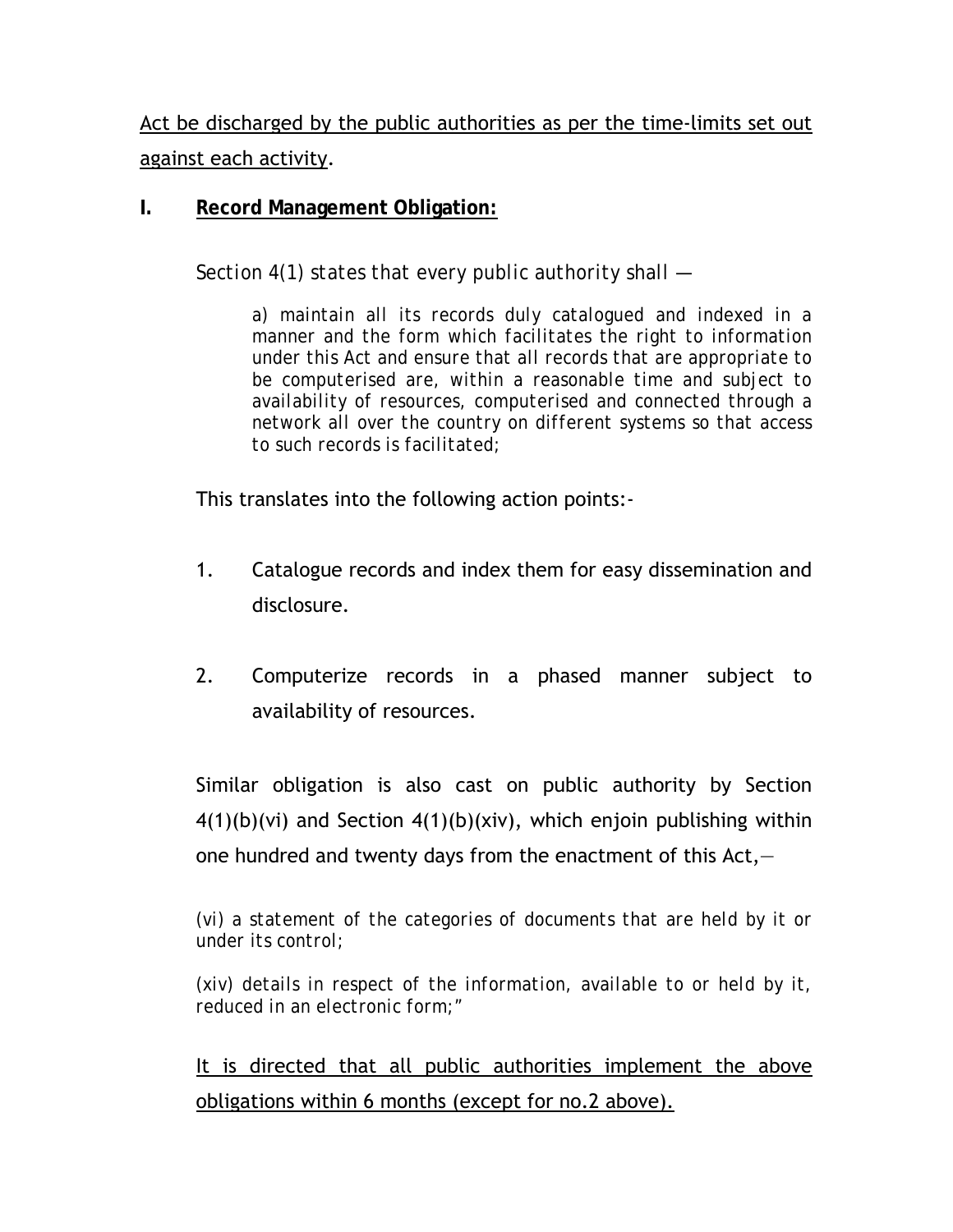#### **II. Personnel related details and functions of public authorities:**

The relevant portions of Section 4 calls upon public authorities to carry out the following:-

*"b) publish within one hundred and twenty days from the enactment of this Act,—* 

*(i) the particulars of its organisation, functions and duties;* 

*(ii) the powers and duties of its officers and employees;* 

*(iii) the procedure followed in the decision making process, including channels of supervision and accountability;* 

*(iv) the norms set by it for the discharge of its functions;* 

*(v) the rules, regulations, instructions, manuals and records, held by it or under its control or used by its employees for discharging its functions;* 

*(vii) the particulars of any arrangement that exists for consultation with, or representation by, the members of the public in relation to the formulation of its policy or implementation thereof;* 

*(viii) a statement of the boards, councils, committees and other bodies consisting of two or more persons constituted as its part or for the purpose of its advice, and as to whether meetings of those boards, councils, committees and other bodies are open to the public, or the minutes of such meetings are accessible for public;* 

*(ix) a directory of its officers and employees;* 

*(x) the monthly remuneration received by each of its officers and employees, including the system of compensation as provided in its regulations;* 

*(xi) the budget allocated to each of its agency, indicating the particulars of all plans, proposed expenditures and reports on disbursements made;*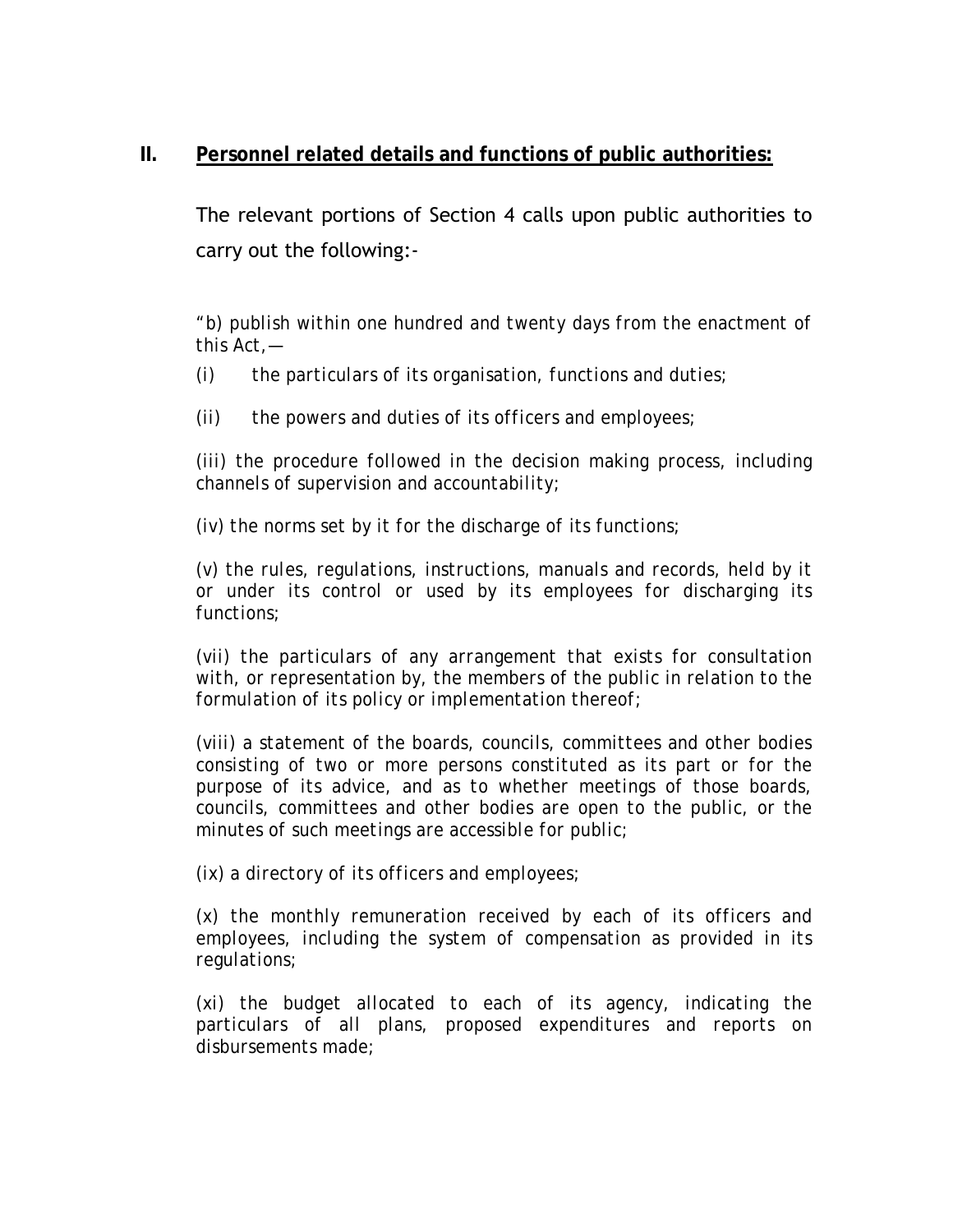*(xii) the manner of execution of subsidy programmes, including the amounts allocated and the details of beneficiaries of such programmes;* 

*(xiii) particulars of recipients of concessions, permits or authorisations granted by it;* 

*(xv) the particulars of facilities available to citizens for obtaining information, including the working hours of a library or reading room, if maintained for public use;* 

*(xvi) the names, designations and other particulars of the Public Information Officers;* 

*(xvii) such other information as may be prescribed; and thereafter update these publications every year;"* 

7. Public authorities were to have implemented these obligations within 120 days of the coming into force of the RTI Act on 15<sup>th</sup> June, 2005. In our experience, the action in this regard has been rather tardy. It is time that these directives of the law are fully implemented in a systematic manner through time-bound action. Commission, therefore, directs that these actions as ordained above shall be completed by all public authorities within a period of 120 days from the date of this order.

- 8. Commission further directs that,
	- (i) The information in compliance with Section 4 obligation by public authorities shall be uploaded on a portal to be set up exclusively for this purpose by the CIC.
	- (ii) Within 30 days of this order, each public authority shall designate one of their senior officers as "TRANSPARENCY OFFICER" (with all necessary supporting personnel), whose task it will be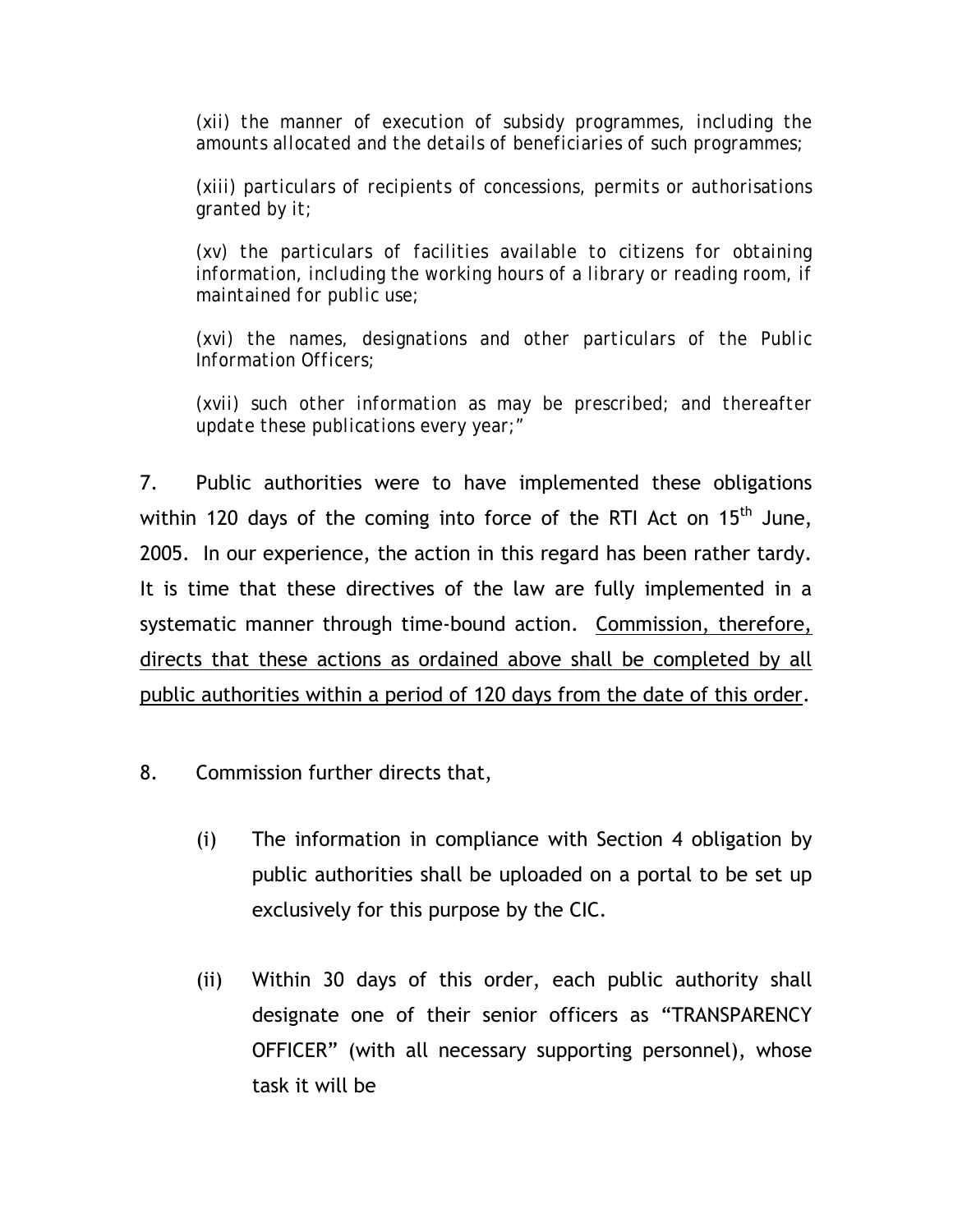- (a) to oversee the implementation of the Section 4 obligation by public authorities, and to apprise the top management of its progress.
- (b) to be the interface for the CIC regarding the progress of (a).
- (c) help promote congenial conditions for positive and timely response to RTI-requests by CPIOs, deemed-CPIOs.
- (d) to be a contact point for the public in all RTI-related matters.
- (iii) Names of the Transparency Officers shall be communicated to the Commission by public authorities.

9. Commission wishes to emphasise, that as laid-down in Section 4(2) of the RTI Act, it should be the constant endeavour of every public authority to take steps in accordance with the requirements of clause (b) of sub-section (1) to provide as much information suo-motu to the public at regular intervals through various means of communications, including internet, so that the public have minimum resort to the use of this Act to obtain information.

10. Unless the key requirements of Section 4 are fully met by the public authorities 'suo-motu', the objectives of this Act as enshrined in